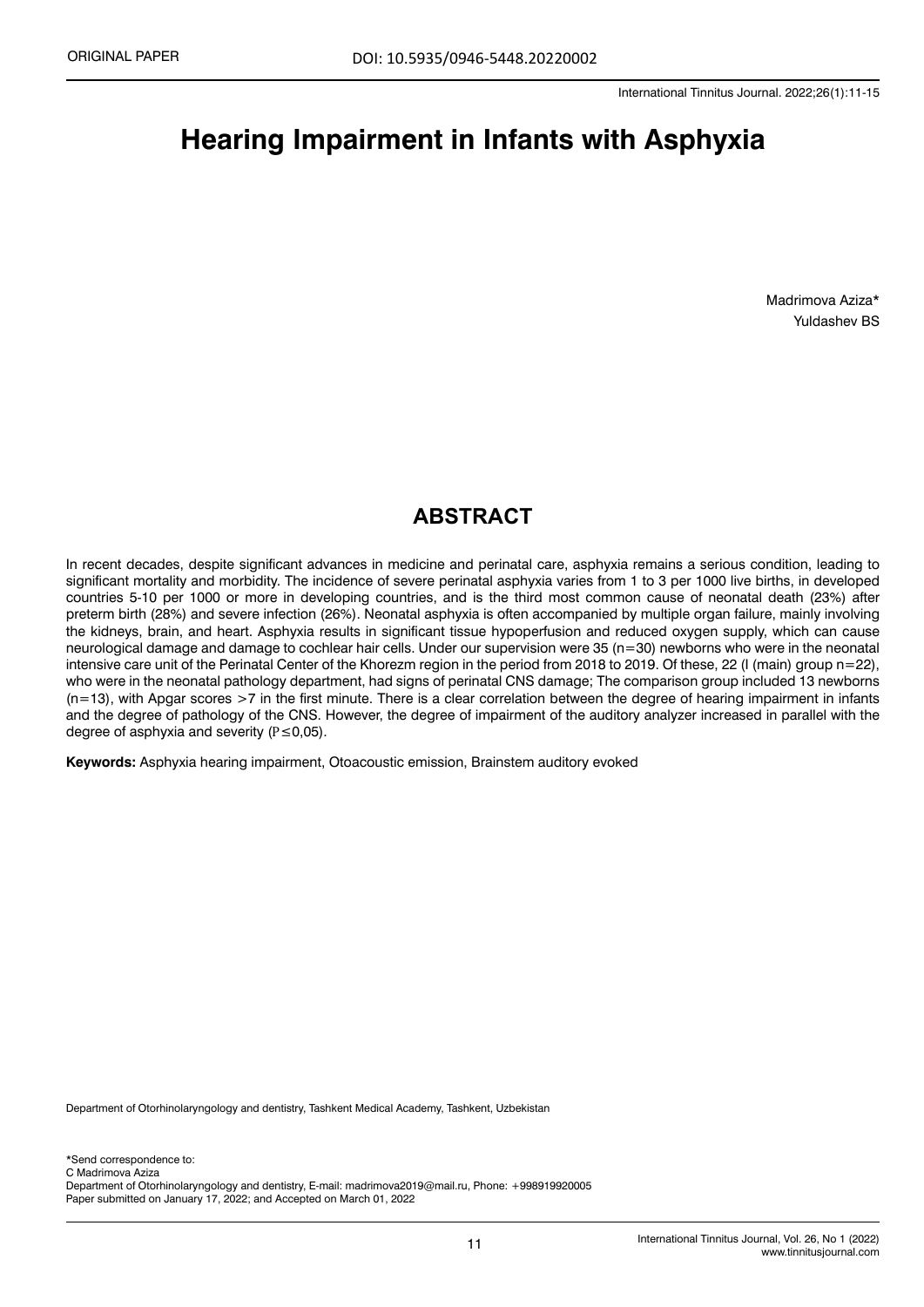#### **INTRODUCTION**

According to the World Health Organization (WHO) "... around the world, approximately 466 million people, representing 6.1% of the total world population, have hearing impairments, among them there are about 32 million individuals of childhood"1-9. The incidence of congenital deafness has been reported to be twice as common as other neonatal conditions at birth, and it is estimated that six out of every 1000 infants are present with deafness at birth or in the neonatal period<sup>6,7</sup>

The role of asphyxia is an important factor in the development of congenital hearing pathology in newborns4,5. It is one of the pathogenetic components of ischemia, leading to impaired microcirculation and liquorodynamics in the neurosensory part of the labyrinth. The highest risk of hearing loss in preterm and low birth weight infants<sup>3,8.</sup>

Neonatal asphyxia is often accompanied by multiple organ failure, mainly involving the kidneys, brain, and heart. With asphyxia, there is significant tissue hypo perfusion and reduced oxygen supply, which can cause neurological damage and damage to the hair cells of the cochlea<sup>9,10,11</sup>.

The consequences of perinatal asphyxia range from death to varying degrees of neurodynamic sensory or motor impairment. One of its frequent consequences is sensorineural hearing loss. Histopathological studies have shown that the human brainstem is very vulnerable to anoxia, with a predominantly damaging effect on the various brainstem nuclei and inferior colliculi, which are involved in the formation and functioning of the brainstem auditory response<sup>12-14</sup>.

The aim of the study is to determine the role of perinatal asphyxia in the formation of hearing impairment in newborns and to develop on this basis the principles of managing newborns with this pathology.

### **MATERIALS AND METHODS**

To study the auditory analyzer in newborns with asphyxia, newborns were selected whose Apgar score at birth was less than 4 at the 1<sup>st</sup> minute or less than 6 at the  $5<sup>th</sup>$  minute. For the control group, newborns were selected whose Apgar score was >7 points in 1 minute. All newborns with perinatal asphyxia were divided into 2 groups depending on the degree of asphyxia. Thus, the 1<sup>st</sup> group consisted of 22 newborns with moderate asphyxia. The second group consisted of 13 newborns with severe asphyxia. Among the examined newborns, 69% were full-term newborns, 31% were premature. For comparison, a control group of 20 newborns without somatic pathology was recruited (Figure 1). The dynamic observation of the auditory function of the newborns of both groups was also carried out.

The audiological examination included acoustic impedancemetry, registration of delayed evoked otoacoustic emission, otoacoustic emission at the frequency of the distortion product, short-latency auditory evoked potentials of the brain.

 We performed acoustic impedancemetry to measure middle ear pressure. A probing tone with a frequency of 1000 Hz was used with an intensity of 85 dB of sound pressure. The results obtained were evaluated according to the classification of tympanometric curves proposed by James Jerger. The study of hearing in newborns was carried out using the registration of otoacoustic emissions (OAE). The screening system for recording otoacoustic emissions made it possible to study the child's auditory function at frequencies of 2,3,4, and 5 kHz. The study of the state of the auditory stem nuclei of different levels and the state of the auditory nerve was carried out by recording short-latency auditory evoked potentials (SEPs). The research materials were subjected to statistical processing using the methods of parametric and non-parametric analysis (Figure 2).

#### **RESULTS**

Tympanogram type A was registered in all newborns included in the control group during tympanometry. Tympanogram type A was also found in all newborns with perinatal asphyxia, which indicates the normal functioning of the middle ear.



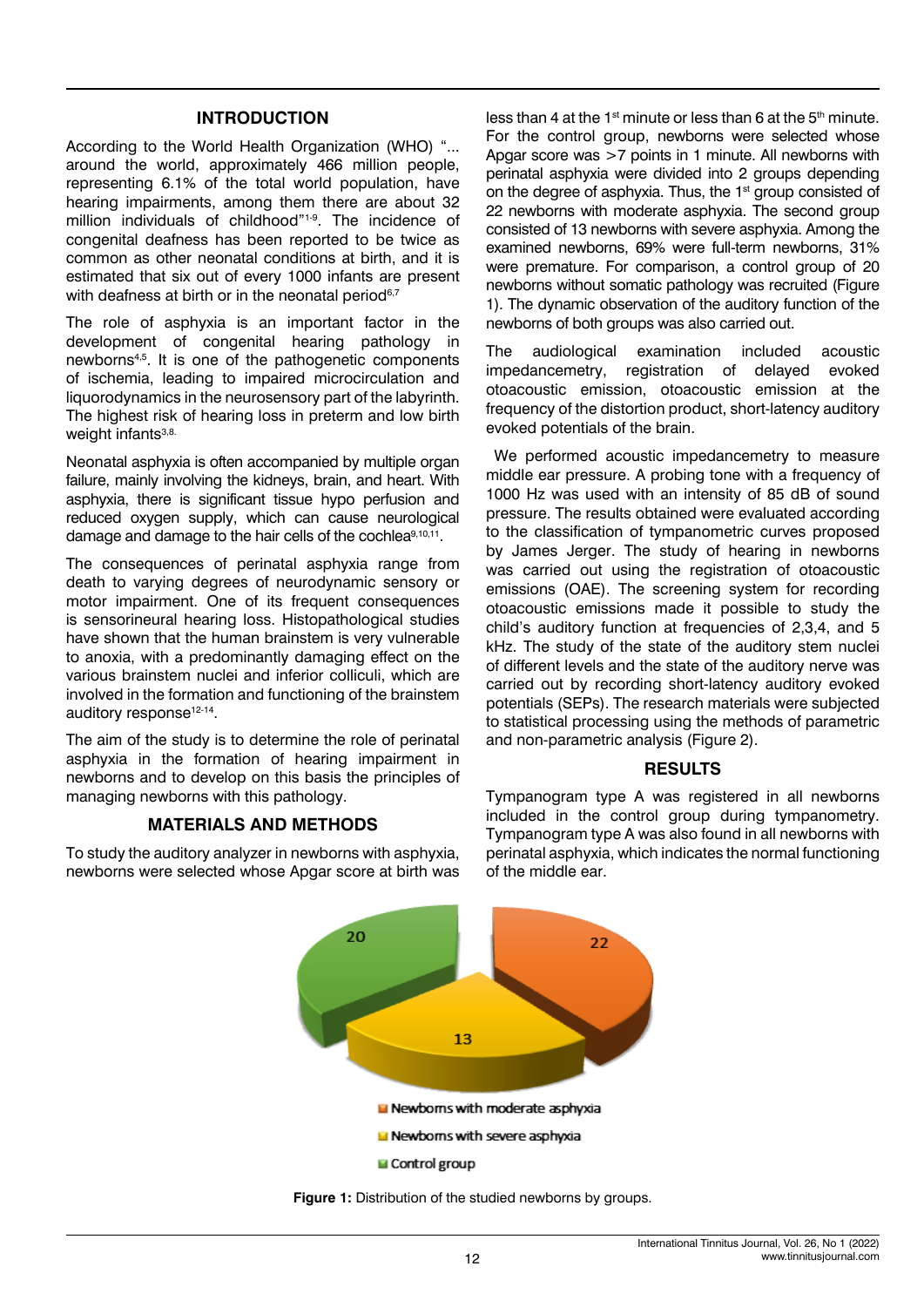

**Figure 2:** Results of the study of TEOAE in newborns with perinatal asphyxia of group I.

**Table 1:** Comparative analysis of the signal-to-noise ratio variable OAE for each frequency band found in newborns with group I and II asphyxia in both ears.

| <b>Indicators</b> | <b>Groups</b> | N  | М      | m    | р         |
|-------------------|---------------|----|--------|------|-----------|
| 1000 Hz           | Group I       | 22 | 5.87   | 1.41 | 0.2824    |
|                   | Group II      | 13 | 1.26   | 1.32 |           |
|                   | Control group | 20 | 9.71   | 0.76 |           |
| 2000 Hz           | Group I       | 22 | 7.56   | 1.08 |           |
|                   | Group II      | 13 | 2.93   | 1.85 | 0.914     |
|                   | Control group | 20 | 8.59   | 0.67 |           |
| 3000 Hz           | Group I       | 22 | 6.63   | 1.01 |           |
|                   | Group II      | 13 | 2.93   | 1.53 | 0.857     |
|                   | Control group | 20 | 6.47   | 0.73 |           |
| 4000 Hz           | Group I       | 22 | 7.92   | 1.36 | $0.0139*$ |
|                   | Group II      | 13 | $-1.7$ | 2.11 |           |
|                   | Control group | 20 | 9.37   | 0.72 |           |
| 5000 Hz           | Group I       | 22 | 6.89   | 1.17 |           |
|                   | Group II      | 13 | 1.45   | 2.15 | $0.0008*$ |
|                   | Control group | 20 | 7.61   | 0.78 |           |

Note: \* - statistically significant changes compared to the control group (p <0.05)



**Figure 3:** DPOAE amplitude in newborns of groups I and II in relation to the right ear

After tympanometry, all newborns with asphyxia were registered in the OAE. In the control group, both classes of OAE were registered in 100% of cases. When registering DPOAE, we observed the presence of DPOAE in 86.36% of full-term newborns of the 1<sup>st</sup> group and 61.54% of premature newborns of the 2<sup>nd</sup> group with a gestational age of 35-37 weeks. The absence of registration of

TEOAE was observed in 13.64% of full-term newborns of the 1<sup>st</sup> group and 38.46% of premature newborns of the 2<sup>nd</sup> group with a gestational age of 35-37.

When comparing the ears in the 1<sup>st</sup> group of newborns with perinatal asphyxia, we found a similar average signal-to-noise ratio at most frequencies without statistical significance at frequencies of 1 kHz; 2 kHz;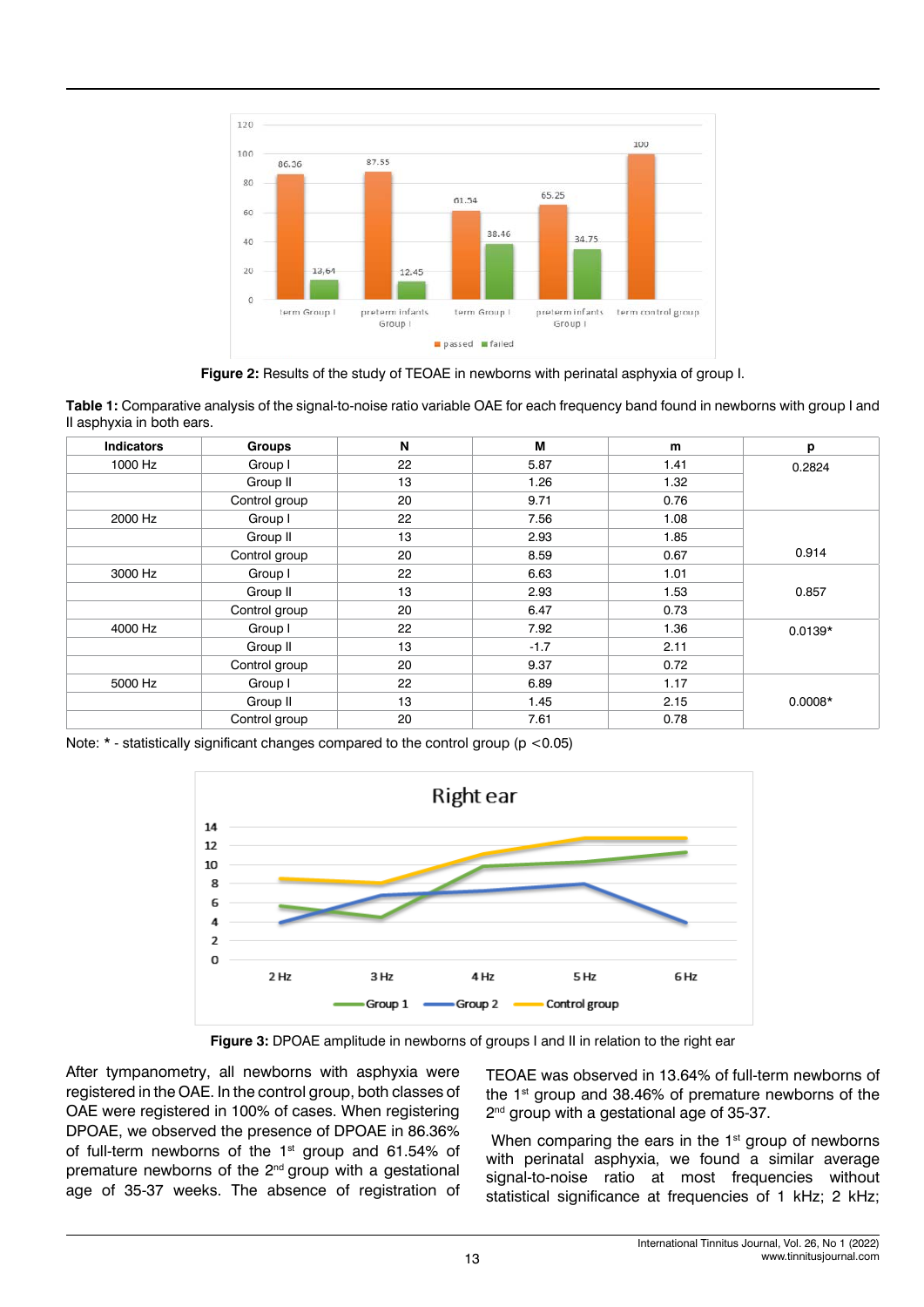3 kHz and 4 kHz 5 kHz compared to the control group. When comparing the ears of the 2<sup>nd</sup> group of newborns, we found statistically significant differences in the mean values of the signal-to-noise ratio for the OAE test at all analyzed frequencies. Comparing the signal-to-noise ratio in newborns of group I and group II, we found similar average values at frequencies of 1 kHz; 2 kHz and 3 kHz, no statistically significant difference. A statistically significant difference was found in the frequencies of 4 kHz and 5 kHz, and the average value for group I was better than in group II newborns. It can be concluded that the analysis of the characteristics of the evoked otoacoustic emission test showed lower amplitude values compared to the control group, which indicates a lower performance

of the outer hair cells in newborns who underwent severe perinatal asphyxia in the frequency bands of 2000, 3000 and 4000 Hz in both ears ( $p < 0.05$ ) (Table 1.).

 DPOAE values are presented in dB based on the results of the signal-to-noise ratio, at the distortion frequency, using the formula 2f1-f2. So, when registering TEOAE, the highest values of the response intensity were registered in newborns with moderate asphyxia. Group II showed slight fluctuations in the otoacoustic response with a tendency to decrease in intensity (Figure 3 and Figure 4).

 When conducting ABR, the data obtained show a significant decrease in the amplitude of the V wave and, accordingly, the ratio of the IV waves is observed



**Figure 4:** DPOAE amplitude in newborns of groups I and II in relation to the left ear

| Indicator                | Group I<br>$(n=22)$ | Group II<br>$(n=13)$ | Control group<br>$(n=20)$ | P         |
|--------------------------|---------------------|----------------------|---------------------------|-----------|
|                          | Mean<br>(ms)        | Mean<br>(ms)         | Mean<br>(ms)              |           |
| Wave I                   | $1.70 \pm 0.08$     | $1.62 \pm 0.14$      | $1.84 \pm 0.07$           | $0.0193*$ |
| Wave III                 | $3.95 \pm 0.05$     | $3.99 \pm 0.10$      | $3.65 \pm 0.12$           | 0.0139    |
| Wave V                   | $6.20 \pm 0.07$     | $5.93 \pm 0.09$      | $6.27 \pm 0.05$           | $0.0030*$ |
| Interpeak interval I-III | $2.35 \pm 0.11$     | $2.24 \pm 0.12$      | $2.41 \pm 0.11$           | 0.3198    |
| Interpeak interval III-V | $2.14 \pm 0.12$     | $2.03 \pm 0.13$      | $2.19 \pm 0.06$           | $0.1667*$ |
| Peak Interval IV         | $4.53 \pm 0.18$     | $4.79 \pm 0.22$      | $4.9 \pm 0.12$            | $0.1834*$ |

| Table 2: Comparison of ABR results in newborns with perinatal asphyxia. |  |
|-------------------------------------------------------------------------|--|
|-------------------------------------------------------------------------|--|

Note:  $*$  - statistically significant changes compared to the control group ( $p$  <0.05)